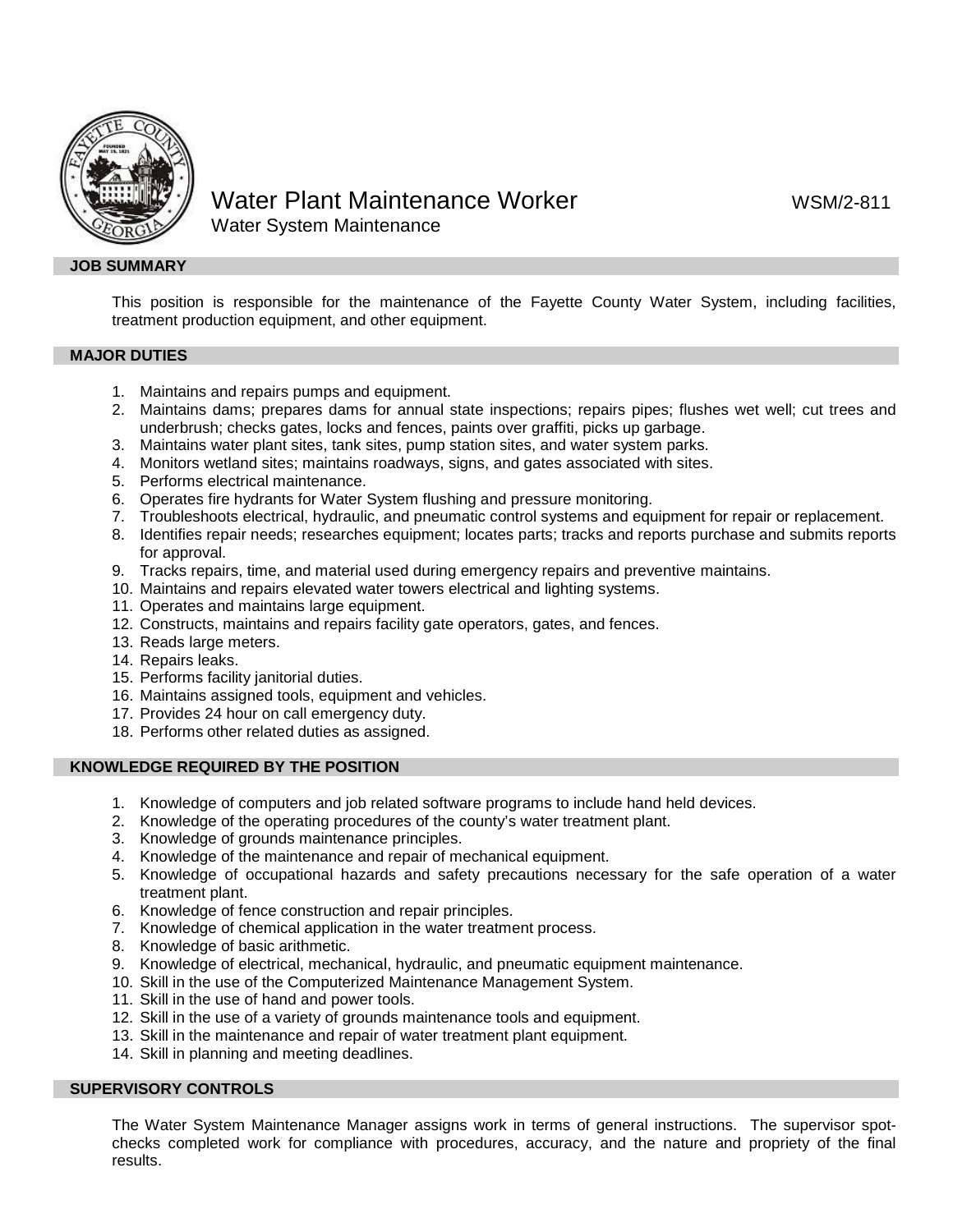#### **GUIDELINES**

Guidelines include county policies and procedures, the employee safety and loss control manual, safety regulations, county purchasing rules, water system standard operating procedures, state and federal drinking water regulations, and federal chlorine risk management regulations. These guidelines are generally clear and specific, but may require some interpretation in application.

#### **COMPLEXITY/SCOPE OF WORK**

- The work consists of related maintenance duties. Mechanical, electrical, and pneumatic failures, the need to work at elevated heights, and the need to work in inclement weather and in other unsafe environmental conditions contribute to the complexity of the position.
- The purpose of this position is to repair and maintain water treatment plant equipment, other water system assets, water system grounds, etc. Success in this position contributes to the efficiency of water system operations and ensures compliance with state regulations.

#### **CONTACTS**

- Contacts are typically with co-workers, State or Federal Agents, vendors, and members of the general public.
- Contacts are typically to give or exchange information; resolve problems; and provide services.

#### **PHYSICAL DEMANDS/ WORK ENVIRONMENT**

- The work is performed while intermittently sitting, standing, stooping, bending, crouching, or walking. The employee occasionally lifts light and heavy objects, climbs ladders, uses tools or equipment requiring a high degree of dexterity, and distinguishes between shades of color, and utilizes the sense of smell.
- The work is typically performed in a water treatment plant, at pump stations, on elevated tanks, and outdoors. The employee may be exposed to machinery with moving parts, contagious or infectious diseases, or irritating chemicals, dust, dirt, grease, and cold or inclement weather. The work requires the use of masks, goggles, and gloves.

#### **SUPERVISORY AND MANAGEMENT RESPONSIBILITY**

None.

## **SPECIAL CERTIFICATIONS AND LICENSES**

• Possession of a valid State of Georgia driver's license (Class C) and a satisfactory Motor Vehicle Record (MVR) in compliance with County Safety and Loss Control Guidelines. Completion of the State of Georgia Department of Transportation Defensive Driving Course and/or Emergency Vehicle Operation Certification within twelve (12) months of employment.

#### **ADA COMPLIANCE**

• Fayette County is an Equal Opportunity Employer. ADA requires the County to provide reasonable accommodations to qualified individuals with disabilities. Prospective and current employees are invited to discuss accommodations.

## **HIPAA COMPLIANCE**

• The Health Insurance Portability and Accountability Act of 1996, as amended, requires employees to protect the security of Protected Health Information (PHI) however it is obtained, handled, learned, heard or viewed in the course of their work.

## **DRUG AND ALCOHOL COMPLIANCE**

• In accordance of Fayette County's Substance Abuse Policy of 1996, as amended, all job applicants offered employment will undergo testing for the presence of illegal drugs and alcohol as a condition of employment. In